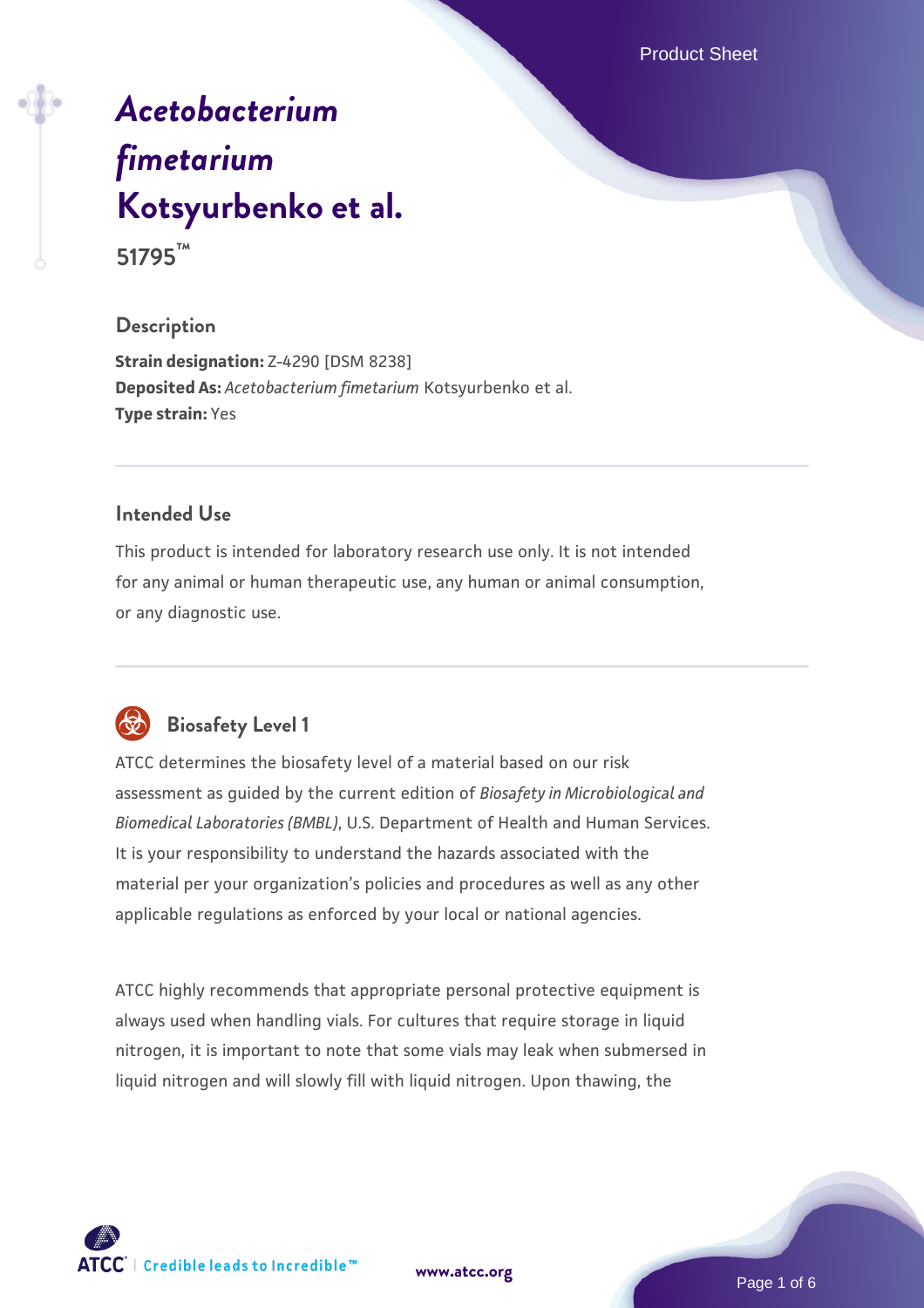conversion of the liquid nitrogen back to its gas phase may result in the vial exploding or blowing off its cap with dangerous force creating flying debris. Unless necessary, ATCC recommends that these cultures be stored in the vapor phase of liquid nitrogen rather than submersed in liquid nitrogen.

#### **Certificate of Analysis**

For batch-specific test results, refer to the applicable certificate of analysis that can be found at www.atcc.org.

#### **Growth Conditions**

**Medium:**  [ATCC Medium 1019: Acetobacterium medium](https://www.atcc.org/-/media/product-assets/documents/microbial-media-formulations/atcc-medium-1019.pdf?rev=0bb3f7507bd44e9fa1fc460227d1d0dc) **Temperature:** 20°C **Atmosphere: 80% N<sub>2</sub>, 20% H<sub>2</sub>** 

## **Handling Procedures**

1. Open vial according to enclosed instructions.

2. Under anaerobic conditions, withdraw 0.5 ml of the recommended broth from a single tube (5 to 6 ml) and rehydrate the vial contents.

4. Incubate tubes under an anaerobic atmosphere at  $20^{\circ}$ C. Incubate one agar plate anaerobically for colony formation, and one aerobically for aerobic contamination check.

5. In 48 hours, growth should be evident by turbidity that settles to the bottom of the tube. No growth should occur on agar plate incubated aerobically.



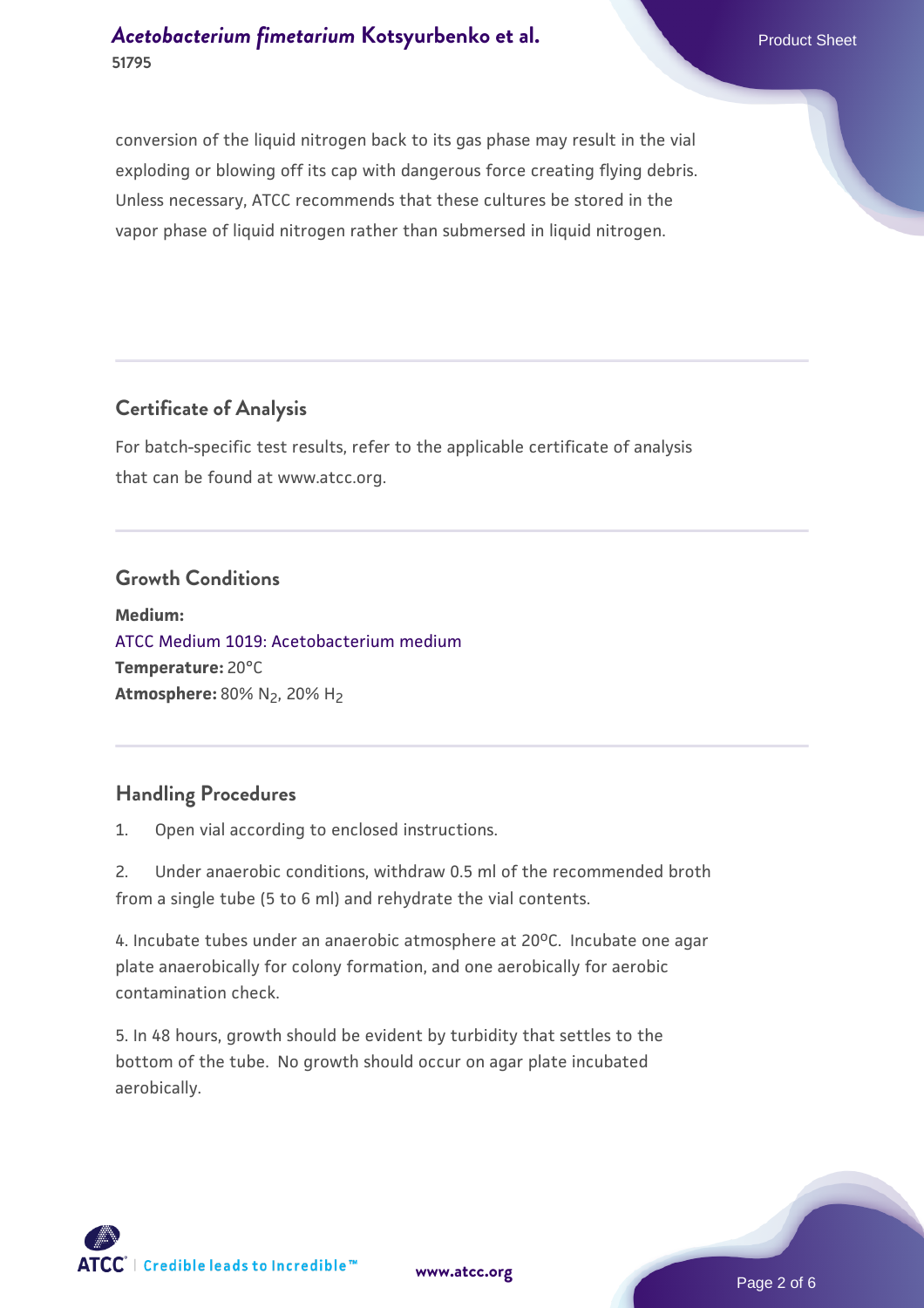#### **ANAEROBIC CONDITIONS:**

**a. Balch tubes (available from Bellco Glass, Vineland, NJ; are specially designed for anaerobic work and use an aluminum crimp cap to hold a rubber stopper in place. Needles can easily be inserted through the stopper, and the tubes can be pressurized to 2 atm. Alternatively, serum vials may be used, or screw cap tubes with butyl rubber stoppers, in the latter case the stopper may be removed and the tube placed under a cannula system that dispenses sterile, oxygen free gas for addition of reducing agents or inoculation.**

**b. Resazurin is a commonly used redox indicator that is pink when the redox potential is above 50 mv, and colorless when the redox potential is below 110 mv, i.e. highly reducing. Most strict anaerobes require this low redox potential for optimum growth.**

**c. To obtain a fully reduced medium, it is necessary that the medium be anoxic and that a reducing agent be added. Common reducing agents are sodium sulfide, cysteine, dithiothreitol, and titanium citrate.**

**d. Syringes can be made anaerobic by one of two methods.** 

- **1. Displace the dead space in the syringe with a sterile**
- **2. Displace the dead space in the syringe with a**

#### **Notes**

 Additional information on this culture is available on the ATCC web site at [www.atcc.org.](http://www.atcc.org/)

 While every effort is made to insure authenticity and reliability of strains on deposit, ATCC is not liable for damages arising from the misidentification or misrepresentation of cultures.

 ATCC recommends that individuals contemplating commercial use of any culture first contact the originating investigator to negotiate an agreement. Third party distribution of this culture is discouraged, since this practice has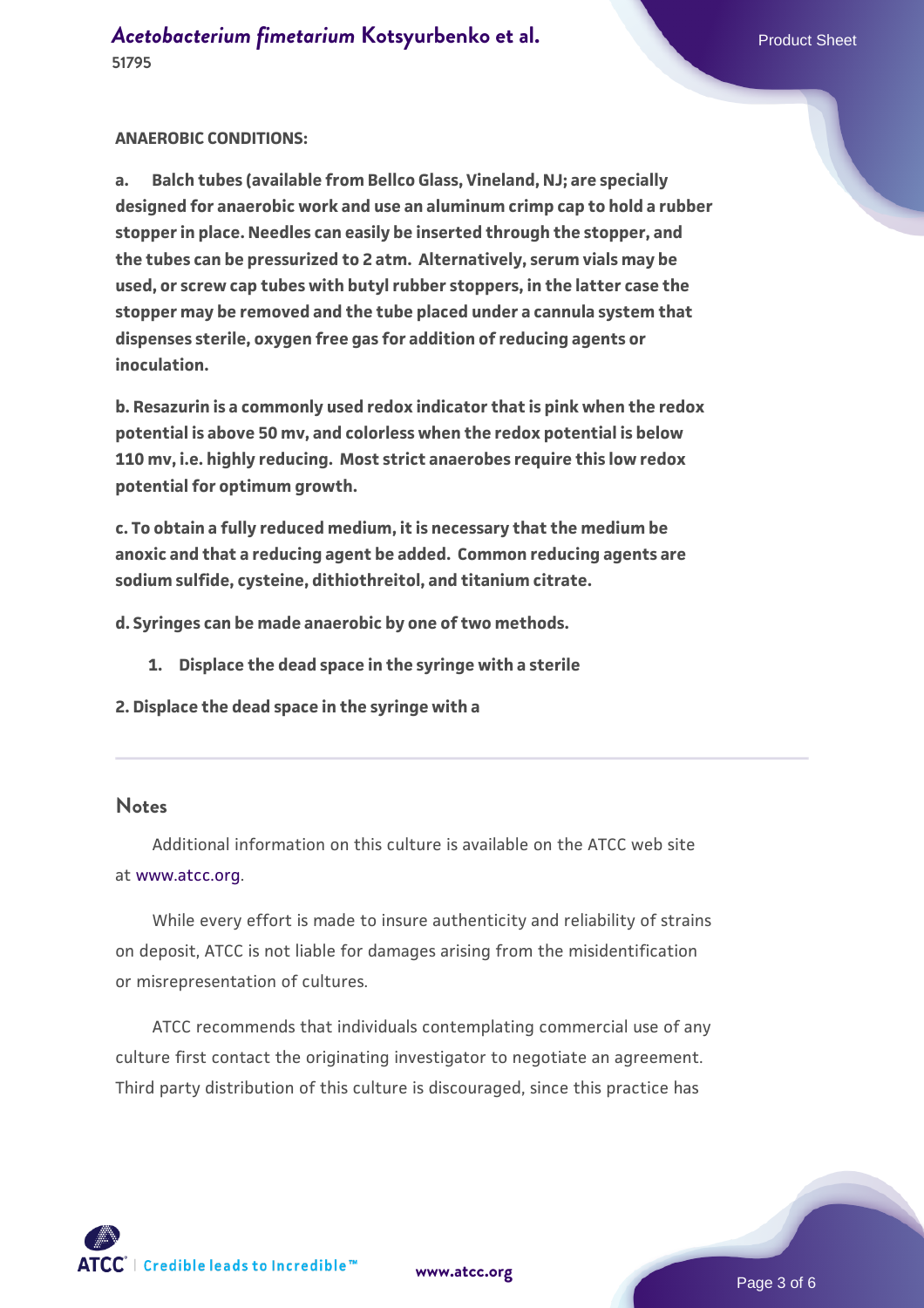**[Acetobacterium fimetarium](https://www.atcc.org/products/51795) [Kotsyurbenko et al.](https://www.atcc.org/products/51795)** Product Sheet **51795**

resulted in the unintentional spreading of contaminated cultures.

#### **Material Citation**

If use of this material results in a scientific publication, please cite the material in the following manner: *Acetobacterium fimetarium* Kotsyurbenko et al. (ATCC 51795)

#### **References**

References and other information relating to this material are available at www.atcc.org.

#### **Warranty**

The product is provided 'AS IS' and the viability of ATCC® products is warranted for 30 days from the date of shipment, provided that the customer has stored and handled the product according to the information included on the product information sheet, website, and Certificate of Analysis. For living cultures, ATCC lists the media formulation and reagents that have been found to be effective for the product. While other unspecified media and reagents may also produce satisfactory results, a change in the ATCC and/or depositor-recommended protocols may affect the recovery, growth, and/or function of the product. If an alternative medium formulation or reagent is used, the ATCC warranty for viability is no longer valid. Except as expressly set forth herein, no other warranties of any kind are provided, express or implied, including, but not limited to, any implied warranties of merchantability, fitness for a particular purpose, manufacture according to cGMP standards, typicality, safety, accuracy, and/or noninfringement.



**[www.atcc.org](http://www.atcc.org)**

Page 4 of 6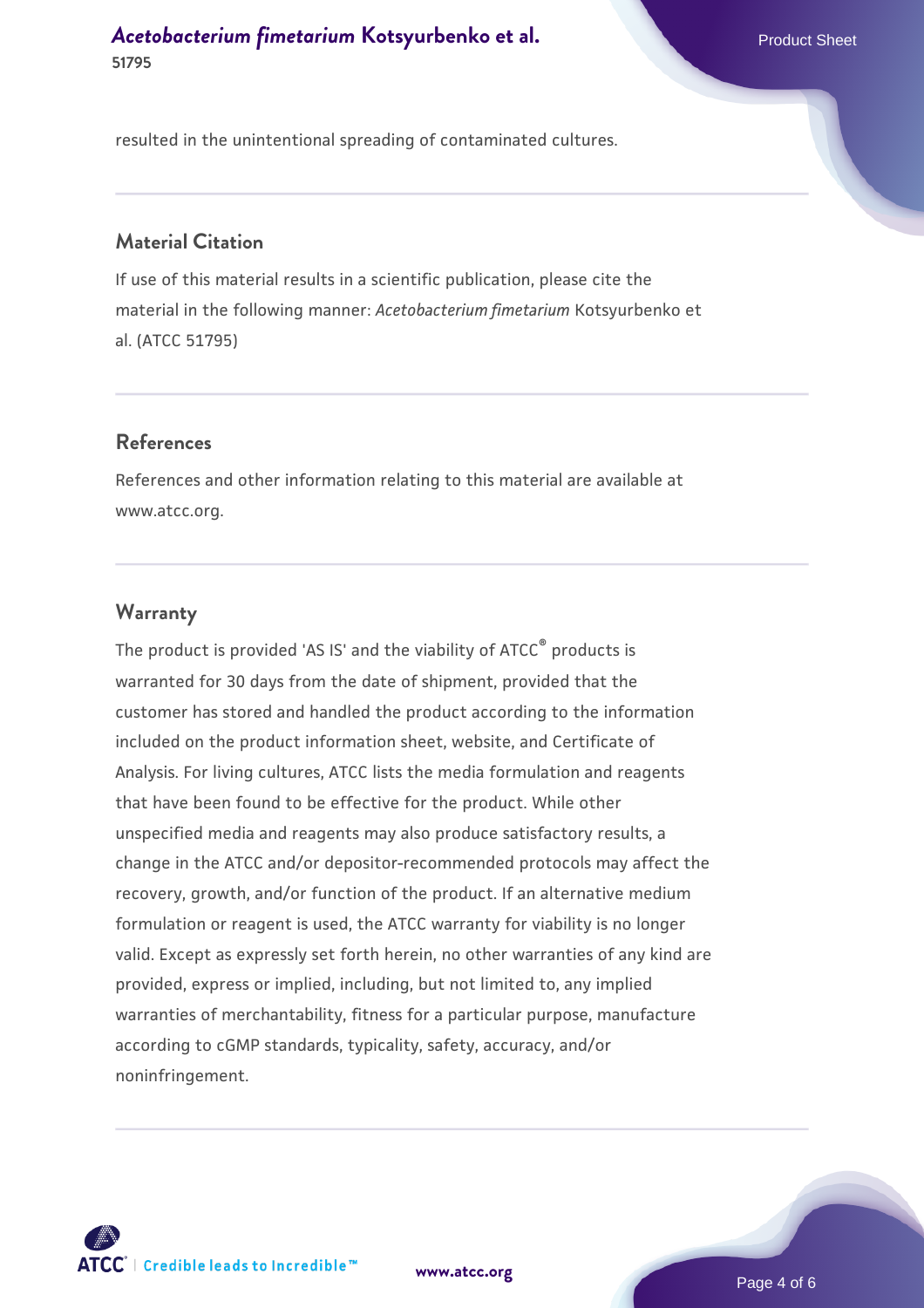#### **[Acetobacterium fimetarium](https://www.atcc.org/products/51795) [Kotsyurbenko et al.](https://www.atcc.org/products/51795)** Product Sheet **51795**

### **Disclaimers**

This product is intended for laboratory research use only. It is not intended for any animal or human therapeutic use, any human or animal consumption, or any diagnostic use. Any proposed commercial use is prohibited without a license from ATCC.

While ATCC uses reasonable efforts to include accurate and up-to-date information on this product sheet, ATCC makes no warranties or representations as to its accuracy. Citations from scientific literature and patents are provided for informational purposes only. ATCC does not warrant that such information has been confirmed to be accurate or complete and the customer bears the sole responsibility of confirming the accuracy and completeness of any such information.

This product is sent on the condition that the customer is responsible for and assumes all risk and responsibility in connection with the receipt, handling, storage, disposal, and use of the ATCC product including without limitation taking all appropriate safety and handling precautions to minimize health or environmental risk. As a condition of receiving the material, the customer agrees that any activity undertaken with the ATCC product and any progeny or modifications will be conducted in compliance with all applicable laws, regulations, and guidelines. This product is provided 'AS IS' with no representations or warranties whatsoever except as expressly set forth herein and in no event shall ATCC, its parents, subsidiaries, directors, officers, agents, employees, assigns, successors, and affiliates be liable for indirect, special, incidental, or consequential damages of any kind in connection with or arising out of the customer's use of the product. While reasonable effort is made to ensure authenticity and reliability of materials on deposit, ATCC is not liable for damages arising from the misidentification or misrepresentation of such materials.

Please see the material transfer agreement (MTA) for further details regarding the use of this product. The MTA is available at www.atcc.org.

**Copyright and Trademark Information**